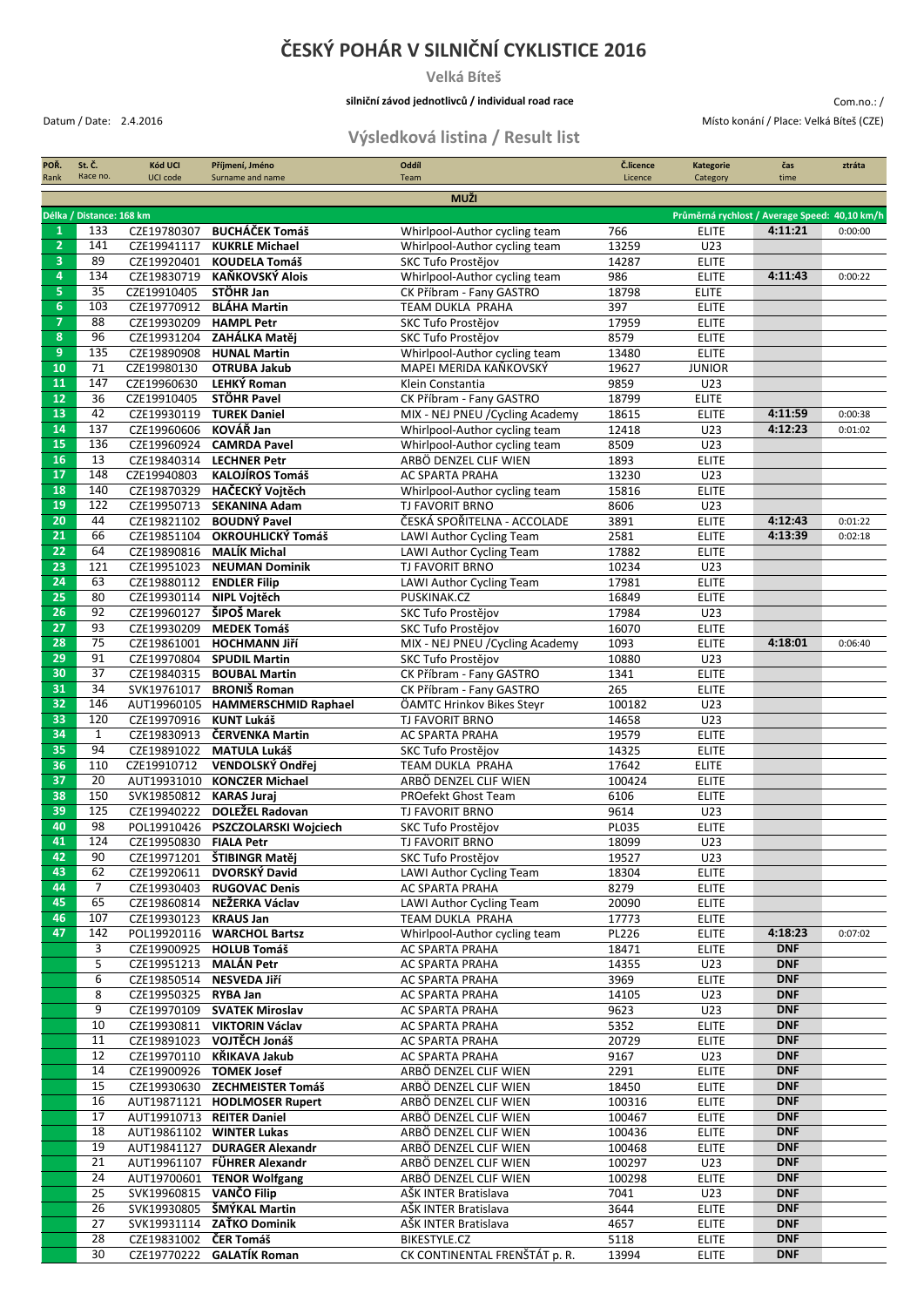| 31  |                          | CZE19751028 KLÁŠTERKA Tomáš        | CK CONTINENTAL FRENSTAT p. R.    | 16982  | <b>ELITE</b>  | <b>DNF</b> |  |
|-----|--------------------------|------------------------------------|----------------------------------|--------|---------------|------------|--|
| 32  | SVK19960612 BAŠKA Denis  |                                    | CK EPIC DOHŇANY                  | 4654   | U23           | <b>DNF</b> |  |
| 33  |                          | CZE19850209 SWACZYNA Petr          | CK FESO PETŘVALD                 | 918    | <b>ELITE</b>  | <b>DNF</b> |  |
| 38  |                          | CZE19961125 MODLITBA Vojtěch       | CK Příbram - Fany GASTRO         | 9819   | U23           | <b>DNF</b> |  |
| 39  |                          | SVK19931129 MALIK Róbert           | CK Příbram - Fany GASTRO         | 3625   | U23           | <b>DNF</b> |  |
| 40  |                          | CZE19821111 HEBÍK Martin           | CK Příbram - Fany GASTRO         | 1010   | <b>ELITE</b>  | <b>DNF</b> |  |
| 41  | CZE19960424              | <b>GRUBER Pavel</b>                | CK Příbram - Fany GASTRO         | 13075  | U23           | <b>DNF</b> |  |
| 43  |                          | SVK19940210 MALOVEC Luboš          | MIX - NEJ PNEU / Cycling Academy | 4945   | U23           | <b>DNF</b> |  |
| 48  |                          | SVK19970730 MEŇUŠ Tomáš            | Dukla Banská Bystrica            | 6668   | U23           | <b>DNF</b> |  |
| 49  |                          | SVK19971030 ZIMANY Kristián        | Dukla Banská Bystrica            | 5765   | U23           | <b>DNF</b> |  |
| 51  |                          | CZE19930930 KAVALÍR Jakub          | ELEVEN MERCEDES - BENZ MITAS     | 11046  | <b>ELITE</b>  | <b>DNF</b> |  |
| 52  | CZE19860219 HRADIL Jiří  |                                    | FORCE KCK ZLÍN                   | 12423  | <b>ELITE</b>  | <b>DNF</b> |  |
| 54  | CZE19970320              | KUTIŠ Martin                       | GS cyklo team Jistebnice         | 19969  | U23           | <b>DNF</b> |  |
| 55  |                          | CZE19901206 BORÁK Martin           | IN - LIFE cycling team           | 20064  | <b>ELITE</b>  | <b>DNF</b> |  |
| 56  | CZE19900909 VLČEK Pavel  |                                    |                                  |        |               | <b>DNF</b> |  |
| 57  |                          |                                    | IN - LIFE cycling team           | 20062  | <b>ELITE</b>  | <b>DNF</b> |  |
|     | CZE19860909 NESET Jan    |                                    | IN - LIFE cycling team           | 20061  | <b>ELITE</b>  |            |  |
| 58  |                          | CZE19850108 MAKSANT Jindřich       | IN - LIFE cycling team           | 20969  | <b>ELITE</b>  | <b>DNF</b> |  |
| 59  |                          | CZE19890923 BŘEZINA Tomáš          | IN - LIFE cycling team           | 20063  | <b>ELITE</b>  | <b>DNF</b> |  |
| 60  | CZE19791230 BOUŠKA Jiří  |                                    | LAWI Author Cycling Team         | 5959   | <b>ELITE</b>  | <b>DNF</b> |  |
| 61  |                          | CZE19930823 CHLUPÁČ Dominik        | LAWI Author Cycling Team         | 6587   | <b>ELITE</b>  | <b>DNF</b> |  |
| 67  |                          | CZE19850812 SVOBODA Jan            | LAWI Author Cycling Team         | 3454   | <b>ELITE</b>  | <b>DNF</b> |  |
| 68  | CZE19960618 PETRUŠ JIří  |                                    | LAWI Author Cycling Team         | 12841  | U23           | <b>DNF</b> |  |
| 69  |                          | CZE19941219 SCHÜHLER Tomáš         | LAWI Author Cycling Team         | 9123   | U23           | <b>DNF</b> |  |
| 70  | CZE19980923              | KUČERA Michal                      | MAPEI MERIDA KAŇKOVSKÝ           | 12268  | <b>JUNIOR</b> | <b>DNF</b> |  |
| 72  | CZE19980303              | <b>KOUDELA Dominik</b>             | MAPEI MERIDA KAŇKOVSKÝ           | 13590  | <b>JUNIOR</b> | <b>DNF</b> |  |
| 73  | CZE19920501 LASÁK Matěj  |                                    | <b>MAX CURSOR</b>                | 15554  | <b>ELITE</b>  | <b>DNF</b> |  |
| 74  | CZE19930613              | <b>BABIÁNEK David</b>              | MIKO CYCLES PŘEROV               | 10411  | <b>ELITE</b>  | <b>DNF</b> |  |
| 76  | CZE19921229 DOLEŽAL JIří |                                    | MIX - NEJ PNEU / Cycling Academy | 12896  | <b>ELITE</b>  | <b>DNF</b> |  |
| 77  | CZE19820529 KESL Michal  |                                    | MIX - NEJ PNEU / Cycling Academy | 15818  | <b>ELITE</b>  | <b>DNF</b> |  |
| 78  | CZE19630520 JAURIS René  |                                    | MIX - NEJ PNEU / Cycling Academy | 405    | <b>ELITE</b>  | <b>DNF</b> |  |
| 79  |                          | CZE19951023 ŠPIROCH Martin         | PUSKINAK.CZ                      | 21097  | U23           | <b>DNF</b> |  |
| 81  |                          | CZE19920621 KOUKAL Štěpán          | PUSKINAK.CZ                      | 20772  | <b>ELITE</b>  | <b>DNF</b> |  |
| 82  |                          | CZE19940915 BITTNER Jakub          | PUSKINAK.CZ                      | 19591  | U23           | <b>DNF</b> |  |
| 83  | CZE19910815 DRON Filip   |                                    | PUSKINAK.CZ                      | 20802  | <b>ELITE</b>  | <b>DNF</b> |  |
|     |                          |                                    |                                  |        |               | <b>DNF</b> |  |
| 84  |                          | CZE19890930 SATKE Tomáš            | PUSKINAK.CZ                      | 18712  | <b>ELITE</b>  |            |  |
| 87  |                          | CZE19971201 CHYTIL Daniel          | SKC Tufo Prostějov               | 13150  | U23           | <b>DNF</b> |  |
| 95  |                          | CZE19950209 LICHNOVSKÝ Luděk       | SKC Tufo Prostějov               | 18205  | U23           | <b>DNF</b> |  |
| 97  |                          | POL19891103 TEKLIŇSKI Adrian       | SKC Tufo Prostějov               | PL036  | <b>ELITE</b>  | <b>DNF</b> |  |
| 99  |                          | CZE19981115 KOČAŘÍK Václav         | SKC Tufo Prostějov               | 9513   | <b>JUNIOR</b> | <b>DNF</b> |  |
| 101 | CZE19941004 MINKA Jakub  |                                    | SYMBIO + CANNONDALE TEAM         | 12463  | U23           | <b>DNF</b> |  |
| 102 |                          | CZE19951016 ADÁMEK Šimon           | TEAM DUKLA PRAHA                 | 15733  | U23           | <b>DNF</b> |  |
| 104 |                          | CZE19910505 FÜRST Roman            | TEAM DUKLA PRAHA                 | 8872   | <b>ELITE</b>  | <b>DNF</b> |  |
| 105 |                          | CZE19950805 PIETRULA Nicolas       | TEAM DUKLA PRAHA                 | 14517  | U23           | <b>DNF</b> |  |
| 106 |                          | CZE19960118 KOHOUT Michal          | TEAM DUKLA PRAHA                 | 7823   | U23           | <b>DNF</b> |  |
| 108 | CZE19971015              | <b>STRUPEK Matyáš</b>              | TEAM DUKLA PRAHA                 | 11747  | U23           | <b>DNF</b> |  |
| 109 | CZE19741016              | JEŽEK Jiří                         | TEAM DUKLA PRAHA                 | 3278   | <b>ELITE</b>  | <b>DNF</b> |  |
| 111 |                          | CZE19951016 BROKEŠ Rostislav       | <b>TEAM FORMAN CINELLI</b>       | 12252  | U23           | <b>DNF</b> |  |
| 113 |                          | CZE19941024 LANT Antonín           | <b>TEAM FORMAN CINELLI</b>       | 13717  | U23           | <b>DNF</b> |  |
| 114 |                          | CZE19930710 FIERLA Ondřei          | <b>TEAM FORMAN CINELLI</b>       | 18360  | <b>ELITE</b>  | <b>DNF</b> |  |
| 115 |                          | CZE19950920 HRACHOVINA Eduard      | <b>TEAM FORMAN CINELLI</b>       | 17408  | U23           | <b>DNF</b> |  |
| 116 |                          | CZE19960727 PREJDA Václav          | <b>TEAM FORMAN CINELLI</b>       | 16035  | U23           | <b>DNF</b> |  |
| 117 |                          | CZE19951111 PAPULA Lukáš           | <b>TEAM FORMAN CINELLI</b>       | 19440  | U23           | <b>DNF</b> |  |
| 118 |                          | CZE19970414 DVOŘÁK Jakub           | TJ FAVORIT BRNO                  | 14284  | U23           | <b>DNF</b> |  |
| 119 |                          | CZE19970127 KOTOUČEK Matěj         | TJ FAVORIT BRNO                  | 9917   | U23           | <b>DNF</b> |  |
| 126 |                          | CZE19980313 CIHLÁŘ Adam            | TJ FAVORIT BRNO                  | 20840  | <b>JUNIOR</b> | <b>DNF</b> |  |
| 127 |                          | CZE19980519 VOSTREJŽ David         | TJ FAVORIT BRNO                  | 8769   | <b>JUNIOR</b> | <b>DNF</b> |  |
| 128 |                          |                                    |                                  |        |               | <b>DNF</b> |  |
|     | CZE19941115              | KOPECKÝ Pavel                      | Vysočina Cycling                 | 3698   | U23           |            |  |
| 129 | CZE19940419 FRKAL Jakub  |                                    | TJ SIGMA HRANICE                 | 11073  | U23           | <b>DNF</b> |  |
| 130 | CZE19940611 ŠRÁMEK Vít   |                                    | <b>TJ SIGMA HRANICE</b>          | 9158   | U23           | <b>DNF</b> |  |
| 131 |                          | CZE19961230 HLAVÁČEK Jan           | TOI TOI CYKLOKLUB SLANÝ          | 1665   | U23           | <b>DNF</b> |  |
| 132 |                          | CZE19761019 KROTKÝ Rostislav       | Vysočina Cycling                 | 5694   | <b>ELITE</b>  | <b>DNF</b> |  |
| 138 |                          | CZE19970926 BRÁZDA Michal          | Whirlpool-Author cycling team    | 8547   | U23           | <b>DNF</b> |  |
| 139 | CZE19970516 ŠORM JIří    |                                    | Whirlpool-Author cycling team    | 7794   | U23           | <b>DNF</b> |  |
| 145 |                          | AUT19951206 WINDISCHBAUER Johannes | ÖAMTC Hrinkov Bikes Steyr        | 100321 | U23           | <b>DNF</b> |  |
| 149 |                          | SVK19950819 SALÁK Tomáš            | PROefekt Ghost Team              | 6618   | U23           | <b>DNF</b> |  |
| 151 |                          | SVK19920310 HOJDÍK Vladimír        | PROefekt Ghost Team              | 7156   | <b>ELITE</b>  | <b>DNF</b> |  |
| 154 |                          | SVK19930601 VIŠŃOVSKÝ Tomáš        | PROefekt Ghost Team              | 6048   | <b>ELITE</b>  | <b>DNF</b> |  |
| 155 | CZE19840827              | <b>KOSTKA Tomáš</b>                | TUFO CZ OTROKOVICE               | 21552  | <b>ELITE</b>  | <b>DNF</b> |  |
| 156 |                          | SVK19970906 HLOŽA Michal           | Cyklistický tím FIREFLY          | 6501   | U23           | <b>DNF</b> |  |
| 157 |                          | SVK19950103 MIČUDA Simon           | Cyklistický tím FIREFLY          | 4324   | U23           | <b>DNF</b> |  |
| 158 |                          | SVK19970522 KVIETOK Pavol          | Cyklistický tím FIREFLY          | 4591   | U23           | <b>DNF</b> |  |
| 159 |                          | SVK19920519 TARAGEL Filip          | Cyklistický tím FIREFLY          | 4087   | <b>ELITE</b>  | <b>DNF</b> |  |
|     |                          |                                    |                                  |        |               |            |  |
|     |                          |                                    |                                  |        |               |            |  |
| 160 | SVK19941227              | KRAJÍČEK Matej                     | Cyklistický tím FIREFLY          | 5407   | U23           | <b>DNF</b> |  |
| 163 | Počet startujích: 142    | SVK19931015 JUHANIAK Kamil         | Cyklistický klub Rimavská Sobota | 6122   | Elite         | <b>DNF</b> |  |

**pádem postižen: st.č. 95, 84, 27, 131, 154, 68,**

**Dle článku pravidel 5.34 - neslušné chování se trestá řidič motocyklu fotografa Matějka Libor pokutou ve výši 500,-Kč**